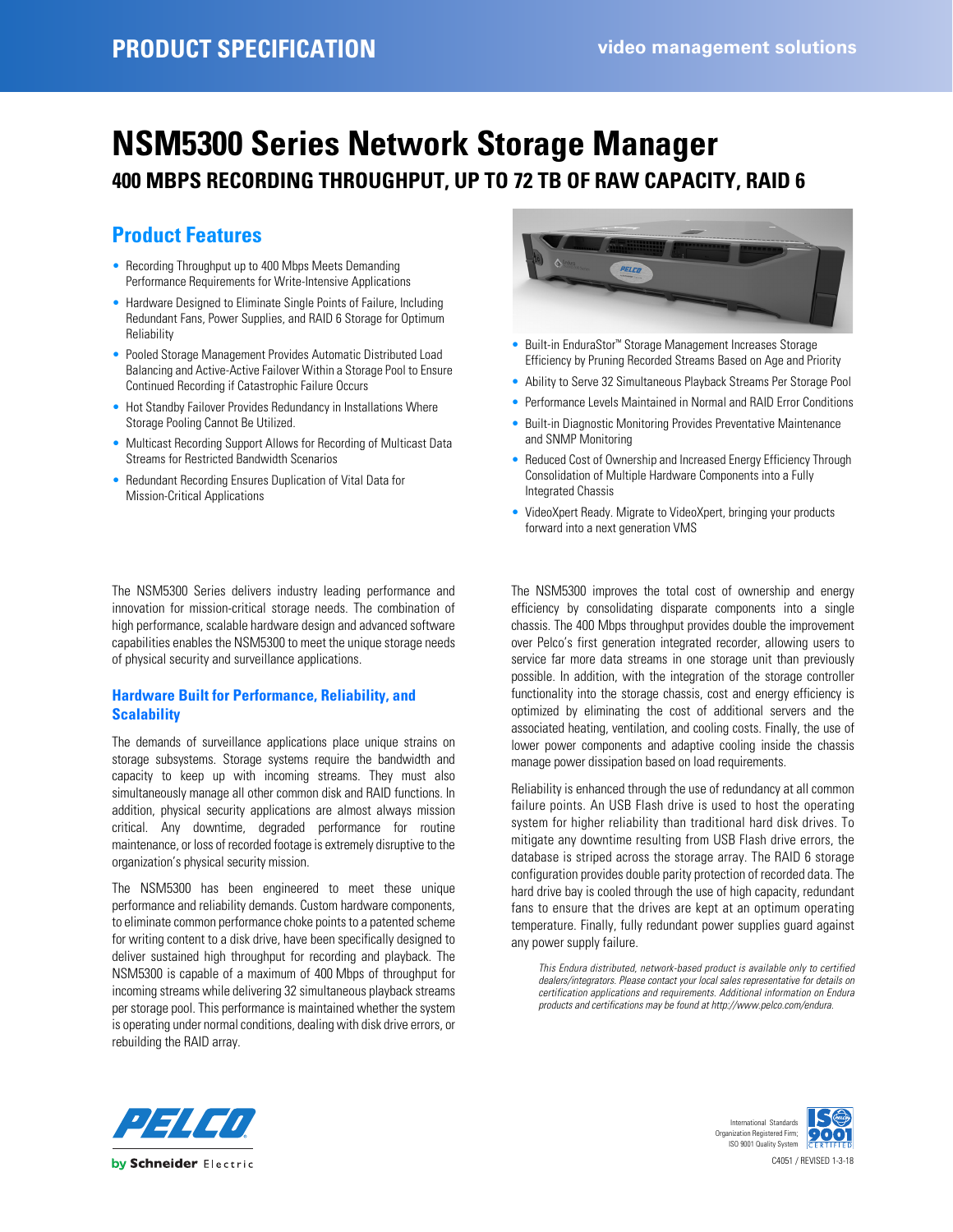As with any system, maintenance is an important and vital part of sustained operation. The NSM5300 incorporates various innovations to make maintenance more efficient and to allow the system to continue operating at peak performance levels. Temperature sensors throughout the chassis detect possible air-flow obstruction or clogged intake filters. The use of enterprise-class SAS® technology provides advanced enclosure management and monitoring. Notifications of potential or actual issues are transmitted to the specified user interfaces for action.

### **Software Built for Flexibility, Reliability, Cost Optimization**

In addition to unique strains placed on hardware components, surveillance applications also demand innovations in software. Recording software must accommodate automatic failover should a catastrophic failure occur. Recording software must deal with file fragmentation caused by overwrite, locking of video clips, and managing metadata associated with alarms and events. Finally, recording software must deal with the escalating cost of storage by finding innovative ways to manage recorded content. This ensures that the user extracts the most value from the cost of the storage subsystem.

The NSM5300 supports the pooling of multiple recorders to provide for automatic retention balancing and failover. Up to six NSM5300 nodes can be placed into the same storage pool. One of the NSM5300s in the pool acts as the master and manages the assignment of incoming streams, health monitoring, and redistribution of the recording load. Should a unit fail, the given streams are automatically redistributed to the remaining units in the storage pool. When the failed unit is brought back on line, the recording load is redistributed to balance the video retention period across the recording pool. This capability also allows users to dynamically add additional storage to a pool as their retention needs change. Single NSM5300s can be monitored by another NSM5300 or an entire storage pool when the single NSM5300 cannot be incorporated into a standard storage pool.

For mission-critical applications where business continuity is essential, the NSM5300 supports redundant recording. Independent schedules can be created on both the primary and redundant storage pools to ensure that the most vital data is duplicated across physical boundaries.

The NSM5300 incorporates an improved version of Pelco's patented EnduraStor™ storage optimization technology. EnduraStor was developed to manage the cost of storing high resolution, high-frame rate video by leveraging the fact that the value of recorded video is typically higher immediately following an incident. Organizations are capable of specifying a desired delay period during which all recorded video will be kept at 30 images per second (25 ips for PAL). As the age of video available on hard disk drives exceeds the delay period, it is automatically pruned to a lower frame rate, thus freeing up storage capacity for new data. The NSM5300 incorporates advancements in the EnduraStor algorithm, which gives administrators the option of classifying the priority level of alarm or event video to retain the full frame rate.

The NSM5300 is built upon the proven stability and robustness of its Linux®-based operating system. It utilizes an XFS file system and automated defragmentation routines to keep the database from becoming fragmented. XFS has been proven to be a superior file format for the rigors of surveillance recording applications than an NTFS file system, which is standard with Windows®-based recorders.

The NSM5300 incorporates a number of diagnostic monitoring functions that serve vital roles in notifying operators of potential problems and failures. Integrated diagnostics utilize on-board LED indicators to display warnings and failures on the NSM5300 and then it reports these failures to operators. The NSM5300 monitors and provides warning messages for items such as retention time issues, accumulation of software errors, network errors that result in packet loss, and changes to network link speeds. It also monitors and reports hardware diagnostics such as temperatures approaching established thresholds, hard disk drive failures, fan failures, power supply failures, or when a stream or a NSM5300 is off line. Finally, the NSM5300 can communicate to an APC Smart-UPS® series uninterruptable power supply to provide battery status information and initiate a graceful shutdown if the available charge falls below its designated threshold.